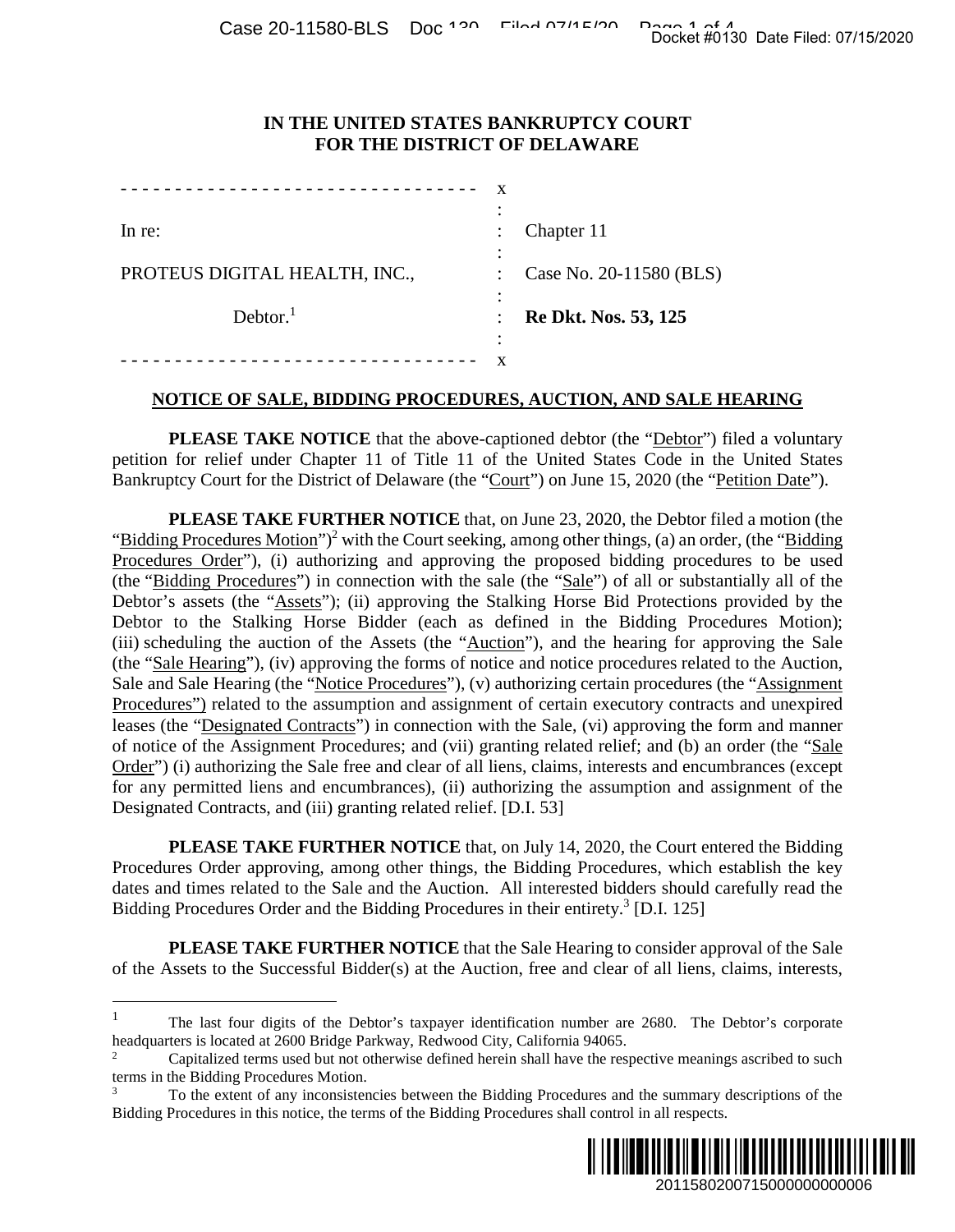and encumbrances in accordance with Bankruptcy Code section 363(f), will be held before the Honorable Brendan L. Shannon, United States Bankruptcy Judge for the District of Delaware, at the Bankruptcy Court, 824 N. Market Street, 6th Floor, Courtroom 1, Wilmington, Delaware 19081 on **August 11, 2020 at 11:30 a.m. (prevailing Eastern Time)**. The Sale Hearing may be adjourned from time to time without further notice to creditors or other parties in interest other than by announcement of the adjournment in open court or by notice filed on the docket of the chapter 11 case.

**PLEASE TAKE FURTHER NOTICE** that objections to the Sale, if any, must (a) be in writing, (b) state, with specificity, the legal and factual bases thereof, (c) be filed with the Court by no later than **the Sale Objection Deadline (July 31, 2020 at 4:00 p.m. prevailing Eastern Time)**, and (d) be served on (i) counsel to the Debtor, (a) Goodwin Procter LLP, 620 Eighth Ave., New York, NY 10018 (Attn: Nathan A. Schultz (nschultz@goodwinlaw.com), Barry Z. Bazian (bbazian@goodwinlaw.com)) and (b) Potter Anderson & Corroon LLP, 1313 North Market Street, 6th Floor, Wilmington, Delaware 19801 (Attn: L. Katherine Good (kgood@potteranderson.com)); (ii) Office of the United States Trustee, J. Caleb Boggs Federal Building, 844 King Street, Suite 2207, Lockbox 35, Wilmington, DE 19801 (Attn: Benjamin A. Hackman (Benjamin.A.Hackman@usdoj.gov)); (iii) counsel to the Prepetition Lender, Pachulski Stang Ziehl & Jones LLP, 150 California Street, 15th Floor, San Francisco, CA 94111 (Attn: Debra Grassgreen (dgrassgreen@pszjlaw.com) and James O'Neill (jo'neill@pszjlaw.com)), (iv) counsel to the Stalking Horse Bidder, DLA Piper LLP (US), 1201 North Market Street, Suite 2100, Wilmington, DE 19801 (Attn: Stuart M. Brown (stuart.brown@us.dlapiper.com)); and 444 W. Lake Street, Suite 900, Chicago, IL 60606 (Attn: John Lyons (john.lyons@us.dlapiper.com)) and 1251 Avenue of the Americas, 27<sup>th</sup> Floor, New York, NY 10020 (Attn: Jamila Justine Willis (jamila.willis@us.dlapiper.com)); and (v) counsel to the Committee, A.M. Saccullo Legal, LLC, 27 Crimson King Dr., Bear, DE 19701 (Attn: Anthony Saccullo (ams@saccullolegal.com)).

# **Important Dates and Deadlines**

- 1. **Bid Deadline.** The deadline to submit a Qualified Bid is **August 4, 2020 at 5:00 p.m. (prevailing Eastern Time)**.
- 2. **Auction.** In the event that the Debtor timely receives a Qualified Bid in addition to the Qualified Bid of the Stalking Horse Bidder and subject to the satisfaction of any further conditions set forth in the Bidding Procedures, the Debtor intends to conduct an Auction for the Assets. The Auction, if one is held, will commence on **August 6, 2020 at 10:00 a.m. (prevailing Eastern Time)** via a remote medium or online communication platform such as Zoom, or such other date and time as shall be timely communicated to all parties entitled to attend the Auction.

# 3. **Post-Auction Objection and Sale Objection Deadlines**.

- a. The deadline to file an objection with the Court to the Sale (other than objections related to the specific identity of a Successful Bidder other than the Stalking Horse Bidder) is **July 31, 2020 at 4:00 pm. (prevailing Eastern Time)** (the "Sale Objection Deadline").
- b. If the Auction is held, parties may object to the conduct of the Auction, the specific identity of the Successful Bidder (other than the Stalking Horse Bidder), the Sale Order and adequate assurance of future performance provided by a Successful Bidder (other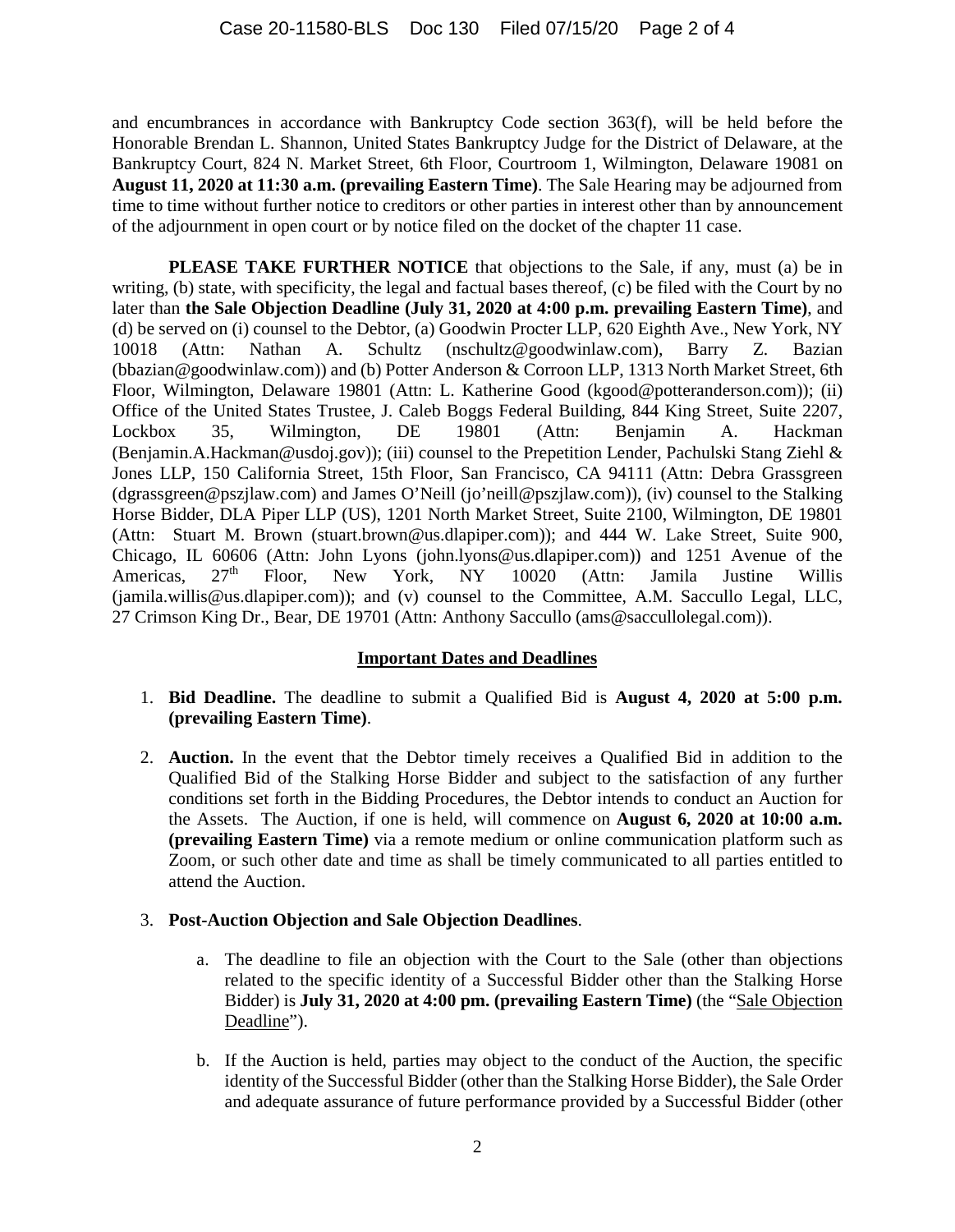than the Stalking Horse Bidder) at the Sale Hearing (as defined below) (the "Post-Auction Objection Deadline").

4. **Sale Hearing**. A hearing (the "Sale Hearing") to approve and authorize the Sale to the Successful Bidder will be held before the Court on **August 11, 2020 at 11:30 a.m. (prevailing Eastern Time)** or such other date as determined by the Court.

### **Contact Person for Parties Interested in Submitting a Bid**

The Bidding Procedures set forth the requirements for becoming a Qualified Bidder and submitting a Qualified Bid, and any party interested in making an offer to purchase the Assets must comply strictly with the Bidding Procedures. Only Qualified Bids will be considered by the Debtor, in accordance with the Bidding Procedures.

# **Any party interested in submitting a bid should carefully read the Bidding Procedures and the Bidding Procedures Order and should contact, as soon as possible:**

### **Raymond James & Associates, Inc.**

277 Park Avenue New York, NY 10172<sup>4</sup> Attn: Geoffrey Richards, David Sherman, and Simon Wein Geoffrey.richards@raymondjames.com | 212-885-1885 David.sherman@raymondjames.com | 212-885-1822 Simon.wein@raymondjames.com | 212-885-1811

### **Obtaining Additional Information**

Copies of the Bidding Procedures Motion, the Bidding Procedures and the Bidding Procedures Order, as well as all related exhibits, including the Stalking Horse APA and all other documents filed with the Court, are available free of charge on the Debtor's case information website, http://www.kccllc.net/proteus or can be requested by e-mail at ProteusInfo@kccllc.com, or by calling the toll-free information line at (866) 967-1788 or, if calling from outside the United States or Canada, at (310) 751-2688.

# **CONSEQUENCES OF FAILING TO TIMELY ASSERT AN OBJECTION**

*Any party who fails to make a timely objection to the Sale on or before the Sale Objection Deadline in accordance with the Bidding Procedures Order and this Notice shall be forever barred from asserting any objection to the Sale, including with respect to the transfer of the Assets free and clear of all liens, claims, encumbrances and other interests.* 

*Any party who fails to make a timely Post-Auction Objection on or before the Post-Auction Objection Deadline in accordance with the Bidding Procedures Order and this Notice shall be forever barred from asserting any Post-Auction Objection, including with respect to the transfer of the assets free and clear of all liens, claims, encumbrances and other interests.* 

 $\overline{a}$ 

<sup>&</sup>lt;sup>4</sup> Due to social distancing measures imposed by the COVID-19 pandemic, as of the date of the Bid Procedures Motion, Raymond James staff is working remotely. Any communications sent by mail may not be received in a timely fashion, and accordingly, all communications should be sent via e-mail, receipt of which should be confirmed by the sender.